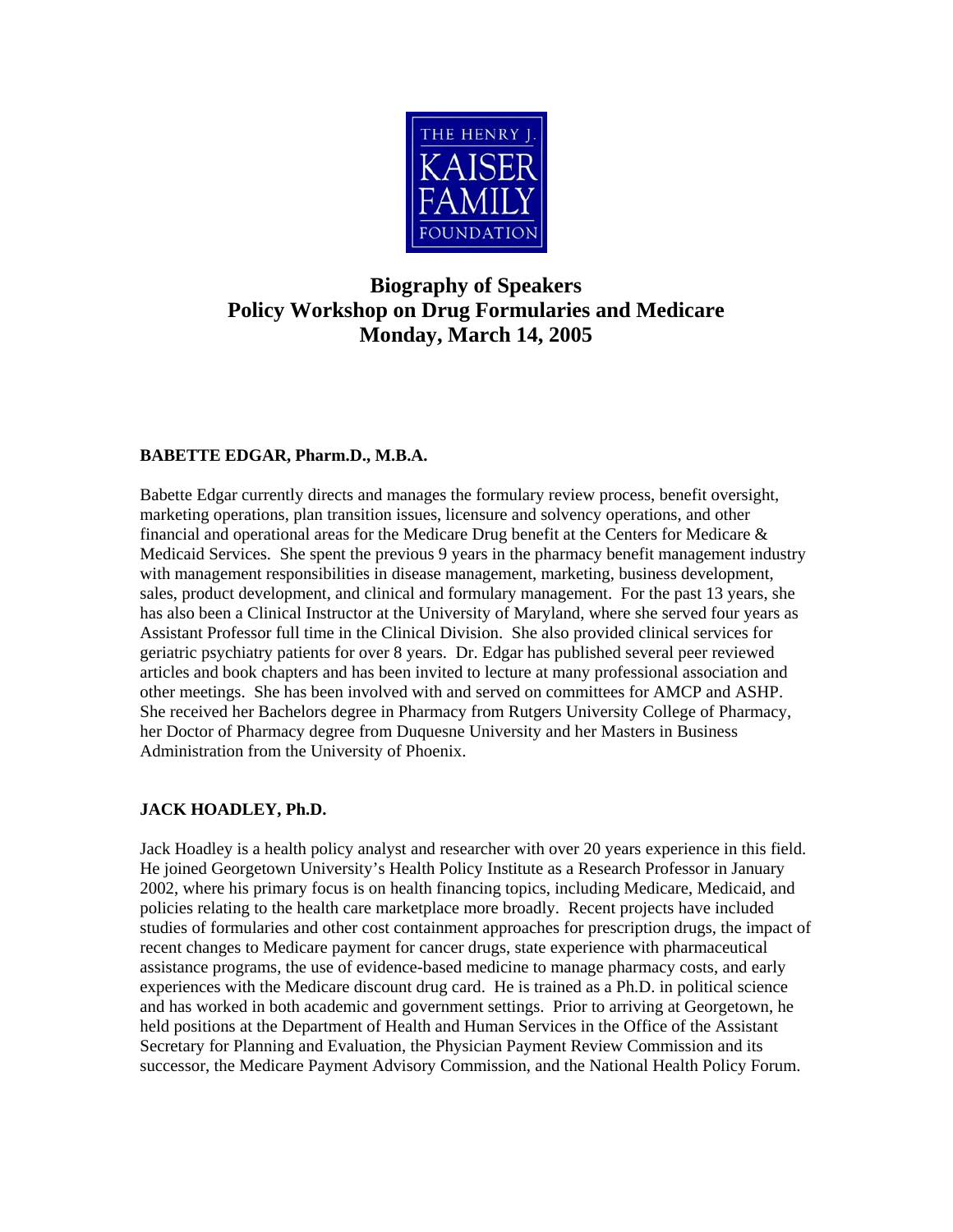#### **DAN MENDELSON**

Dan Mendelson is President of The Health Strategies Consultancy, LLC. Health Strategies provides strategic consulting, analytic due diligence, and policy guidance for clients in industry, government, and the not-for-profit sector. Based in Washington D.C., the firm focuses on the intersection between public policy and business strategy. Health Strategies also completes objective, analytic policy research funded by major medical foundations. Dan is also currently Adjunct Professor of Business Administration at The Fuqua School of Business at Duke University. From 1998 to 2000, Dan served as Associate Director for Health at the Office of Management and Budget, Medicare, Medicaid, NIH, CDC, and FDA. His work included development of the Administration's pharmaceutical benefit, Presidential initiatives in health information technology and medical error prevention, the electronic disease surveillance system, and federal policies in reimbursement and technology assessment. Prior to joining OMB, Dan was Senior Vice President of The Lewin Group (a subsidiary of Quintiles Transnational) and Director of the Medical Technology Practice. Dan has published widely in peer-reviewed and professional journals on health information technology, the costs of disease, hospital costs and operations, physician payment, the economics of managed care, medical malpractice, and a range of other topics in healthcare policy and business. He holds an undergraduate degree in economics and viola performance from Oberlin College, and a Masters in Public Policy from the Kennedy School of Government at Harvard University.

#### **TOM PAUL, PHARM.D.**

Tom Paul is the chief pharmacy officer for Ovations, a UnitedHealth Group Company, and president of Pharmacy Solutions. In his role, he is responsible for delivering pharmacy services to older Americans through State and Federal and consumer-based programs. This includes responsibility for managing the nation's largest pharmacy program, AARP Pharmacy Services, and providing leadership for one of the nation's fastest growing discount drug card programs, U Share. Tom has participated in numerous federal and state hearings and forums focusing on prescription drug pricing and creating increased access to affordable medications. Tom serves on the Board of Trustees of the American Society of Consultant Pharmacists Research and Education Foundation. The foundation focuses on senior care pharmacy as well as on the study of diseases that disable elderly people and diminish their quality of life, and the use of medications to treat these conditions. Prior to joining Ovations, Tom spent 10 years in the pharmacy benefit management industry where he specialized in the analysis and management of prescription drug trends. He consulted with employers, unions, managed care organizations and consumer associations on improving access and affordability of medications. Previously, Tom held clinical positions in both clinic and hospital settings. Tom received his pharmacy degree from the College of Pharmacy at North Dakota State University.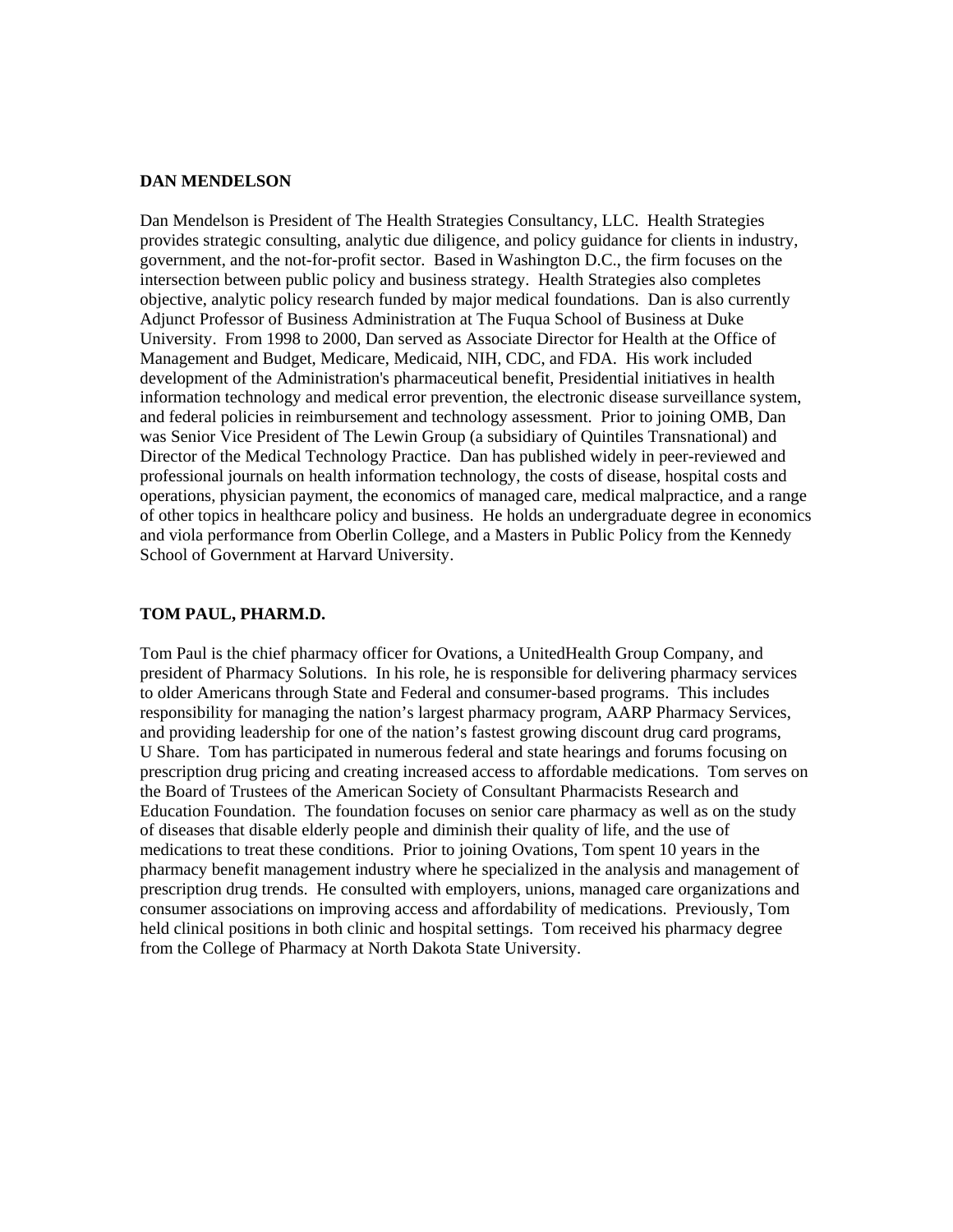#### **SARA ROSENBAUM, J.D.**

Sara Rosenbaum is the Harold and Jane Hirsh Professor of Health Law and Policy and Chair of the Department of Health Policy at the George Washington University School of Public Health and Health Services. Professor Rosenbaum also directs the Hirsh Health Law and Policy Program and the Center for Health Services Research and Policy and holds appointments in the Schools of Medicine and Health Sciences and Law. Professor Rosenbaum, who received her J.D. from Boston University Law School, has focused her career on access to health care for low income, minority, and medically underserved populations. She has played a major role in the design of national health policy in areas such as Medicare and Medicaid, private health insurance and employee health benefits, access to health care for medically underserved persons, maternal and child health, civil rights and health care, and public health. From 1993-1994, Professor Rosenbaum worked for the White House Domestic Policy Council, where she directed the drafting of the Health Security Act for President Clinton and oversaw development of the Vaccines for Children program. She serves on numerous national organizational boards, advises the United States District Court for the Middle District of Tennessee in *John B. v. Goetz,* and has served as an advisor on numerous governmental and private sector health policy initiatives. She is co-author of Law and the American Health Care System (Foundation Press, New York, N.Y.), a widely used health law textbook. Professor Rosenbaum is a recipient of a Robert Wood Johnson Foundation Investigator's Award in Health Policy Research, and her work focused on race discrimination and health policy. She has been named one of America's 500 most influential health policymakers and has been recognized by the U.S. Department of Health and Human Services for distinguished national service on behalf of Medicaid beneficiaries.

### **DIANE ROWLAND, Sc.D.**

Diane Rowland is the Executive Vice President of the Henry J. Kaiser Family Foundation and the Executive Director of the Kaiser Commission on Medicaid and the Uninsured. She is also an adjunct Professor in the Department of Health Policy and Management at the School of Hygiene and Public Health of the Johns Hopkins University. Dr. Rowland is a noted authority on health policy, Medicare and Medicaid, and health care for low-income, elderly, and disadvantaged populations and has published widely on these subjects. Her federal health policy experience includes service on the staff of the Subcommittee on Health and the Environment of the Committee on Energy and Commerce in the House of Representatives of the U.S. Congress, as well as senior health policy positions in the Department of Health and Human Services in the Office of the Secretary and the Health Care Financing Administration. Dr. Rowland holds a Bachelor's degree from Wellesley College, a Masters in Public Administration from the University of California at Los Angeles and a Doctor of Science in health policy and management from the Johns Hopkins University.